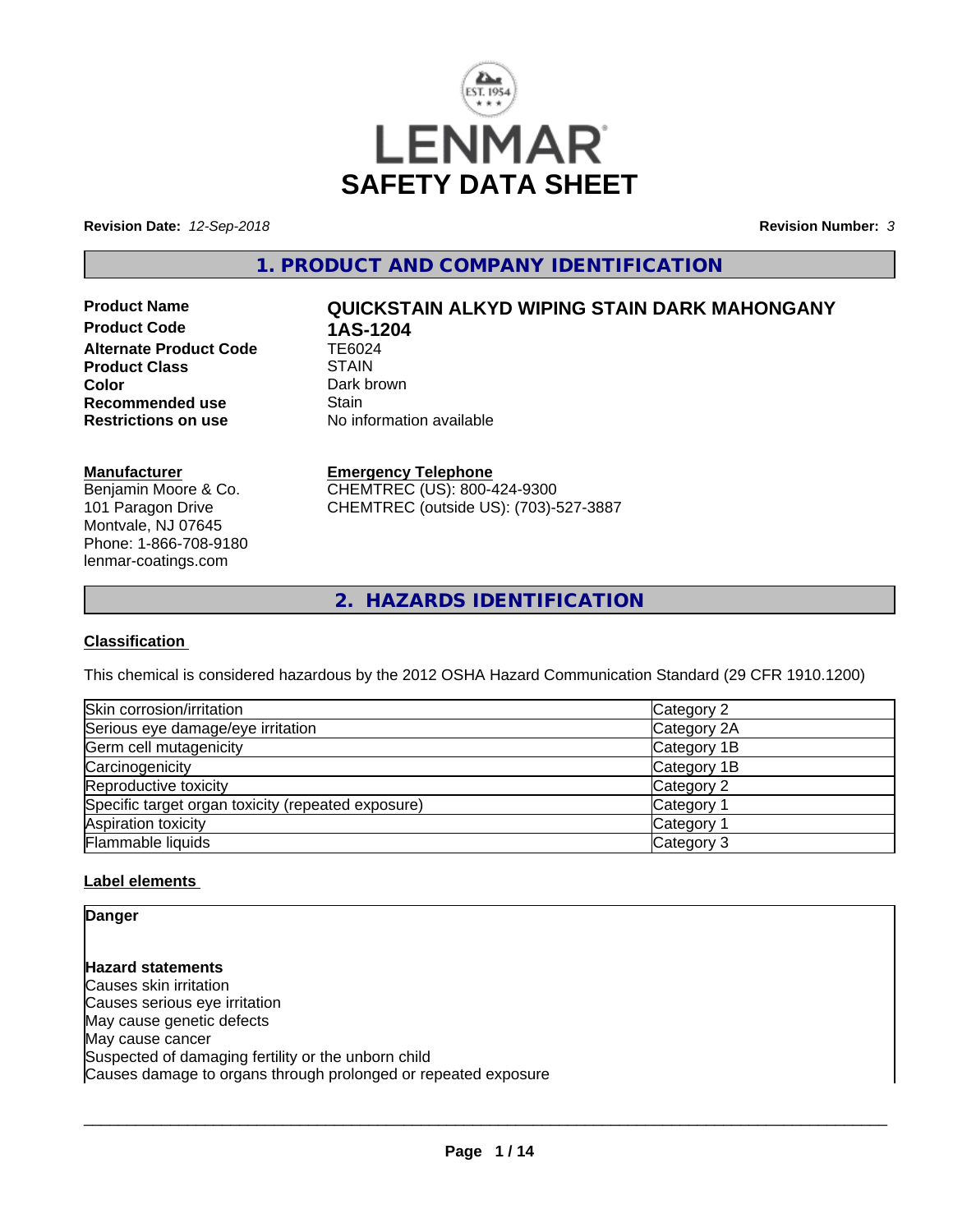May be fatal if swallowed and enters airways Flammable liquid and vapor



**Appearance** liquid **Odor in the original of the original of the original of the original of the original of the original of the original of the original of the original of the original of the original of the original of t** 

#### **Precautionary Statements - Prevention**

Obtain special instructions before use Do not handle until all safety precautions have been read and understood Use personal protective equipment as required Wash face, hands and any exposed skin thoroughly after handling Wear eye/face protection Do not breathe dust/fume/gas/mist/vapors/spray Do not eat, drink or smoke when using this product Keep away from heat, hot surfaces, sparks, open flames and other ignition sources. No smoking Keep container tightly closed Ground/bond container and receiving equipment Use explosion-proof electrical/ventilating/lighting/equipment Use only non-sparking tools Take precautionary measures against static discharge

\_\_\_\_\_\_\_\_\_\_\_\_\_\_\_\_\_\_\_\_\_\_\_\_\_\_\_\_\_\_\_\_\_\_\_\_\_\_\_\_\_\_\_\_\_\_\_\_\_\_\_\_\_\_\_\_\_\_\_\_\_\_\_\_\_\_\_\_\_\_\_\_\_\_\_\_\_\_\_\_\_\_\_\_\_\_\_\_\_\_\_\_\_

#### **Precautionary Statements - Response**

IF exposed or concerned: Get medical advice/attention

#### **Eyes**

IF IN EYES: Rinse cautiously with water for several minutes. Remove contact lenses, if present and easy to do. Continue rinsing

If eye irritation persists: Get medical advice/attention

#### **Skin**

If skin irritation occurs: Get medical advice/attention

IF ON SKIN (or hair): Remove/Take off immediately all contaminated clothing. Rinse skin with water/shower Wash contaminated clothing before reuse

#### **Ingestion**

IF SWALLOWED: Immediately call a POISON CENTER or doctor/physician Do NOT induce vomiting

#### **Fire**

In case of fire: Use CO2, dry chemical, or foam for extinction

#### **Precautionary Statements - Storage**

Store locked up Store in a well-ventilated place. Keep cool

#### **Precautionary Statements - Disposal**

Dispose of contents/container to an approved waste disposal plant

#### **Hazards not otherwise classified (HNOC)**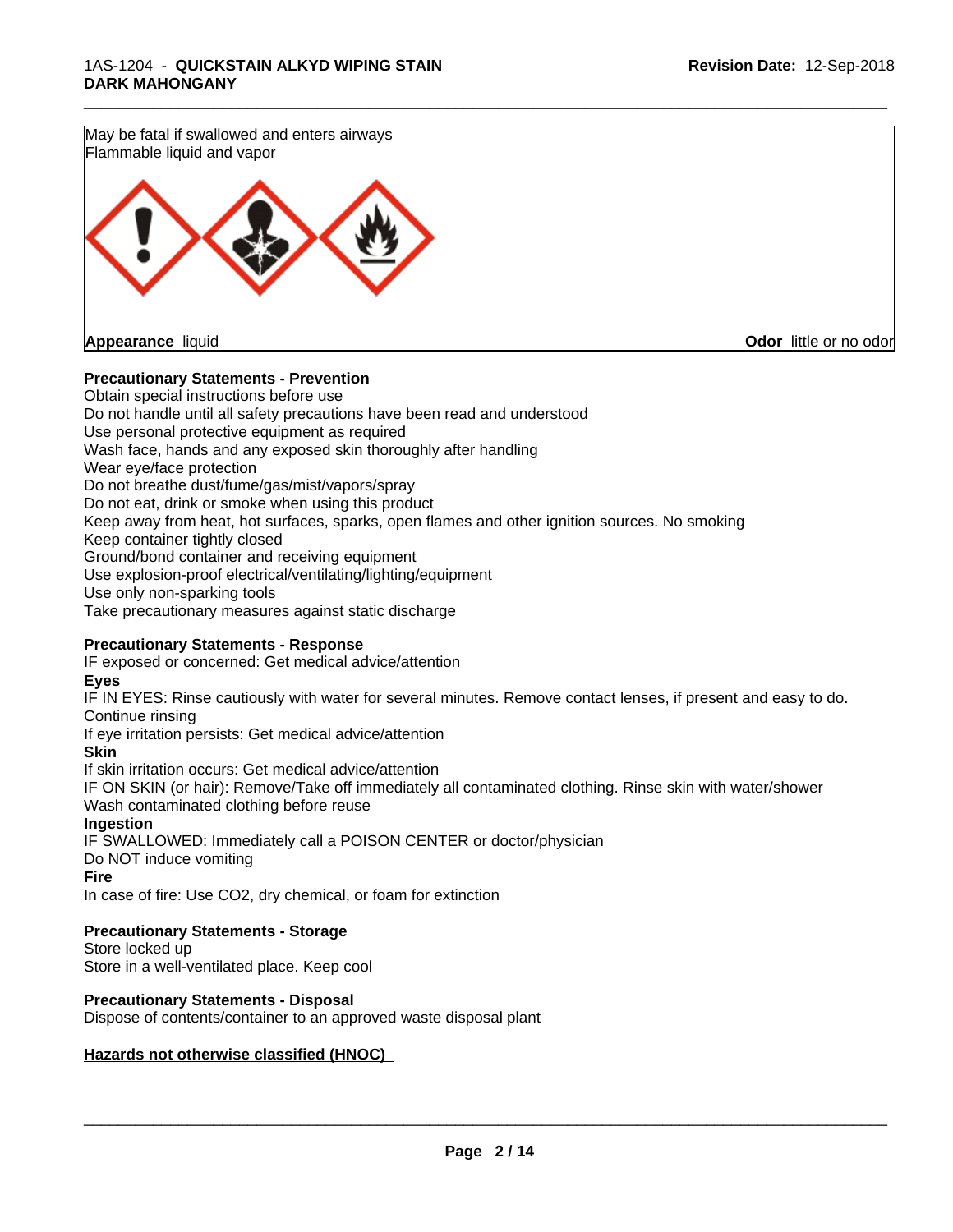Rags, steel wool or waste soaked with this product may spontaneously catch fire if improperly discarded

#### **Other information**

No information available

#### **Other hazards**

May cause allergic skin reaction

# **3. COMPOSITION INFORMATION ON COMPONENTS**

\_\_\_\_\_\_\_\_\_\_\_\_\_\_\_\_\_\_\_\_\_\_\_\_\_\_\_\_\_\_\_\_\_\_\_\_\_\_\_\_\_\_\_\_\_\_\_\_\_\_\_\_\_\_\_\_\_\_\_\_\_\_\_\_\_\_\_\_\_\_\_\_\_\_\_\_\_\_\_\_\_\_\_\_\_\_\_\_\_\_\_\_\_

| <b>Chemical name</b>                         | CAS No.        | Weight-%        |
|----------------------------------------------|----------------|-----------------|
| Hydrotreated light naphtha                   | 64742-49-0     | 10              |
| Distillates, petroleum, hydrotreated light   | 64742-47-8     | 10              |
| Solvent naphtha (petroleum), heavy aromatic  | 64742-94-5     | 10              |
| Solvent naphtha, petroleum, light aromatic   | 64742-95-6     | 10              |
| n-Butyl acetate                              | 123-86-4       | 10 <sub>1</sub> |
| Stoddard solvent                             | 8052-41-3      | 5               |
| 2-Butoxyethanol                              | 111-76-2       | 5               |
| 1,2,4-Trimethylbenzene                       | $95 - 63 - 6$  | 5               |
| VM&P naphtha                                 | 64742-89-8     | 5               |
| Iron oxide                                   | 1309-37-1      | 5               |
| Raw Umber Pigment                            | 12713-03-0     | 5               |
| Solvent naphtha, petroleum, medium aliphatic | 64742-88-7     | 5               |
| Xylene                                       | 1330-20-7      | 5               |
| Naphthalene                                  | $91 - 20 - 3$  |                 |
| Carbon black                                 | 1333-86-4      | 0.5             |
| Ethyl benzene                                | $100 - 41 - 4$ | 0.5             |
| Octane                                       | 111-65-9       | 0.5             |
| Heptane                                      | 142-82-5       | 0.5             |
| Cumene                                       | 98-82-8        | 0.5             |

# **4. FIRST AID MEASURES**

#### **Description of first aid measures**

| <b>General Advice</b> | If symptoms persist, call a physician. Show this safety data sheet to the doctor in<br>attendance.                                                                                                                      |
|-----------------------|-------------------------------------------------------------------------------------------------------------------------------------------------------------------------------------------------------------------------|
| <b>Eye Contact</b>    | Immediately flush with plenty of water. After initial flushing, remove any contact<br>lenses and continue flushing for at least 15 minutes. Keep eye wide open while<br>rinsing. If symptoms persist, call a physician. |
| <b>Skin Contact</b>   | Wash off immediately with soap and plenty of water removing all contaminated<br>clothes and shoes. If skin irritation persists, call a physician.                                                                       |
| <b>Inhalation</b>     | Move to fresh air. If symptoms persist, call a physician.<br>If not breathing, give artificial respiration. Call a physician immediately.                                                                               |
| Ingestion             | Clean mouth with water and afterwards drink plenty of water. Do not induce<br>vomiting without medical advice. Never give anything by mouth to an unconscious<br>person. Consult a physician.                           |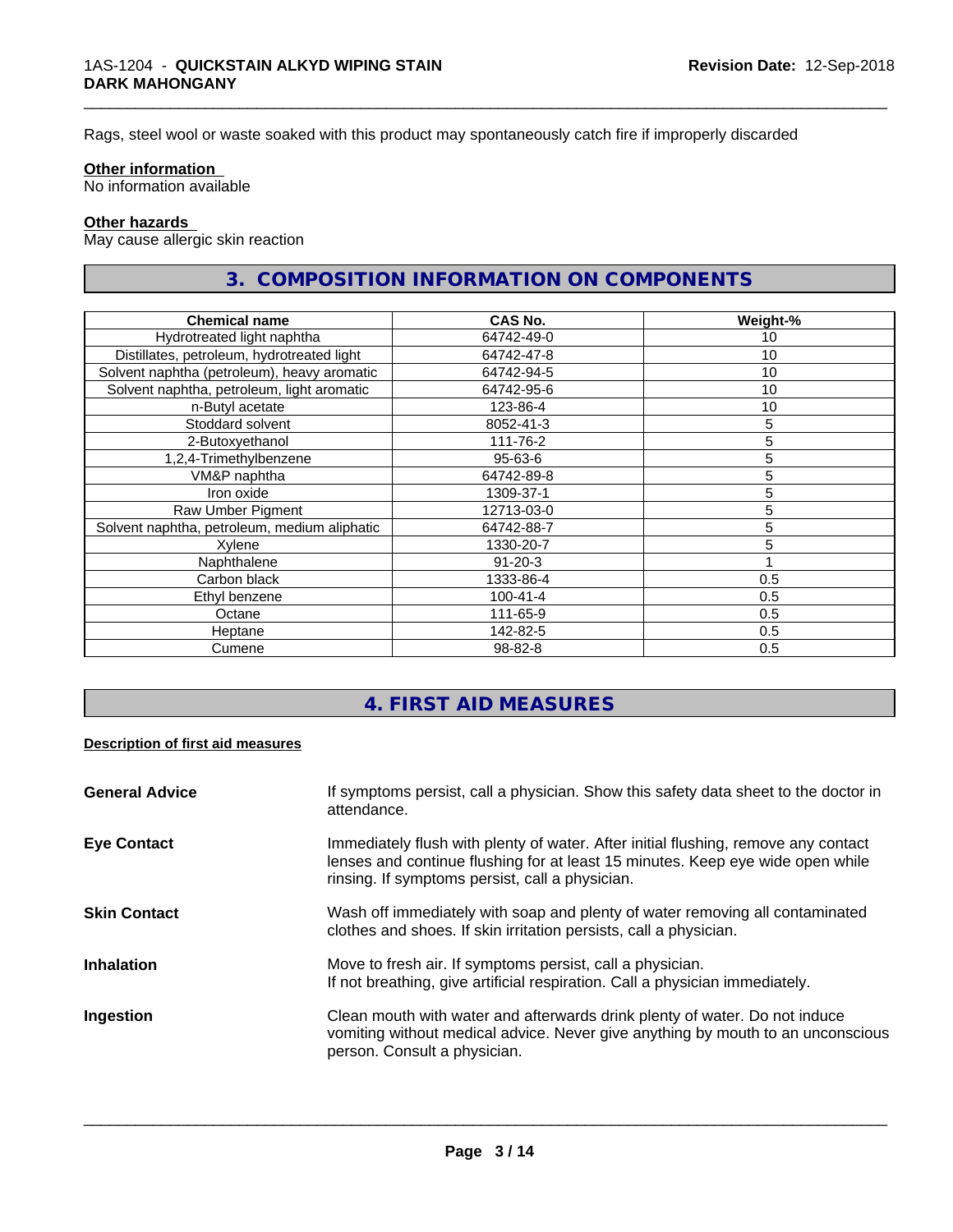| <b>Protection Of First-Aiders</b>                                                   |                                                                                                                                              | Use personal protective equipment.                                                                                                                                                                                                                                                             |                                                                                                                 |  |  |
|-------------------------------------------------------------------------------------|----------------------------------------------------------------------------------------------------------------------------------------------|------------------------------------------------------------------------------------------------------------------------------------------------------------------------------------------------------------------------------------------------------------------------------------------------|-----------------------------------------------------------------------------------------------------------------|--|--|
| <b>Most Important</b><br><b>Symptoms/Effects</b>                                    |                                                                                                                                              | May cause allergic skin reaction.                                                                                                                                                                                                                                                              |                                                                                                                 |  |  |
| <b>Notes To Physician</b>                                                           |                                                                                                                                              | Treat symptomatically.                                                                                                                                                                                                                                                                         |                                                                                                                 |  |  |
| 5. FIRE-FIGHTING MEASURES                                                           |                                                                                                                                              |                                                                                                                                                                                                                                                                                                |                                                                                                                 |  |  |
| <b>Flammable Properties</b>                                                         |                                                                                                                                              |                                                                                                                                                                                                                                                                                                | Vapors may travel considerable distance to a source of<br>ignition and flash back. Vapors may cause flash fire. |  |  |
| <b>Suitable Extinguishing Media</b>                                                 |                                                                                                                                              | Foam, dry powder or water. Use extinguishing measures<br>that are appropriate to local circumstances and the<br>surrounding environment.                                                                                                                                                       |                                                                                                                 |  |  |
| <b>Protective Equipment And Precautions For</b><br><b>Firefighters</b>              | As in any fire, wear self-contained breathing apparatus<br>pressure-demand, MSHA/NIOSH (approved or equivalent)<br>and full protective gear. |                                                                                                                                                                                                                                                                                                |                                                                                                                 |  |  |
| <b>Hazardous combustion products</b>                                                |                                                                                                                                              | Burning may result in carbon dioxide, carbon monoxide<br>and other combustion products of varying composition<br>which may be toxic and/or irritating.                                                                                                                                         |                                                                                                                 |  |  |
| <b>Specific Hazards Arising From The Chemical</b>                                   |                                                                                                                                              | Flammable. Flash back possible over considerable<br>distance. Keep product and empty container away from<br>heat and sources of ignition. Closed containers may<br>rupture if exposed to fire or extreme heat. Thermal<br>decomposition can lead to release of irritating gases and<br>vapors. |                                                                                                                 |  |  |
| <b>Sensitivity To Mechanical Impact</b>                                             |                                                                                                                                              | No                                                                                                                                                                                                                                                                                             |                                                                                                                 |  |  |
| <b>Sensitivity To Static Discharge</b>                                              |                                                                                                                                              | Yes                                                                                                                                                                                                                                                                                            |                                                                                                                 |  |  |
| <b>Flash Point Data</b><br>Flash Point (°F)<br>Flash Point (°C)<br><b>Method</b>    |                                                                                                                                              | 76.0<br>24.4<br><b>PMCC</b>                                                                                                                                                                                                                                                                    |                                                                                                                 |  |  |
| <b>Flammability Limits In Air</b>                                                   |                                                                                                                                              |                                                                                                                                                                                                                                                                                                |                                                                                                                 |  |  |
| Lower flammability limit:<br><b>Upper flammability limit:</b>                       |                                                                                                                                              | Not available<br>Not available                                                                                                                                                                                                                                                                 |                                                                                                                 |  |  |
| Health: 1<br><b>NFPA</b>                                                            | <b>Flammability: 3</b>                                                                                                                       | Instability: 0                                                                                                                                                                                                                                                                                 | <b>Special: Not Applicable</b>                                                                                  |  |  |
| <b>NFPA Legend</b><br>0 - Not Hazardous<br>1 - Slightly<br>2 - Moderate<br>3 - High |                                                                                                                                              |                                                                                                                                                                                                                                                                                                |                                                                                                                 |  |  |

- 
- 4 Severe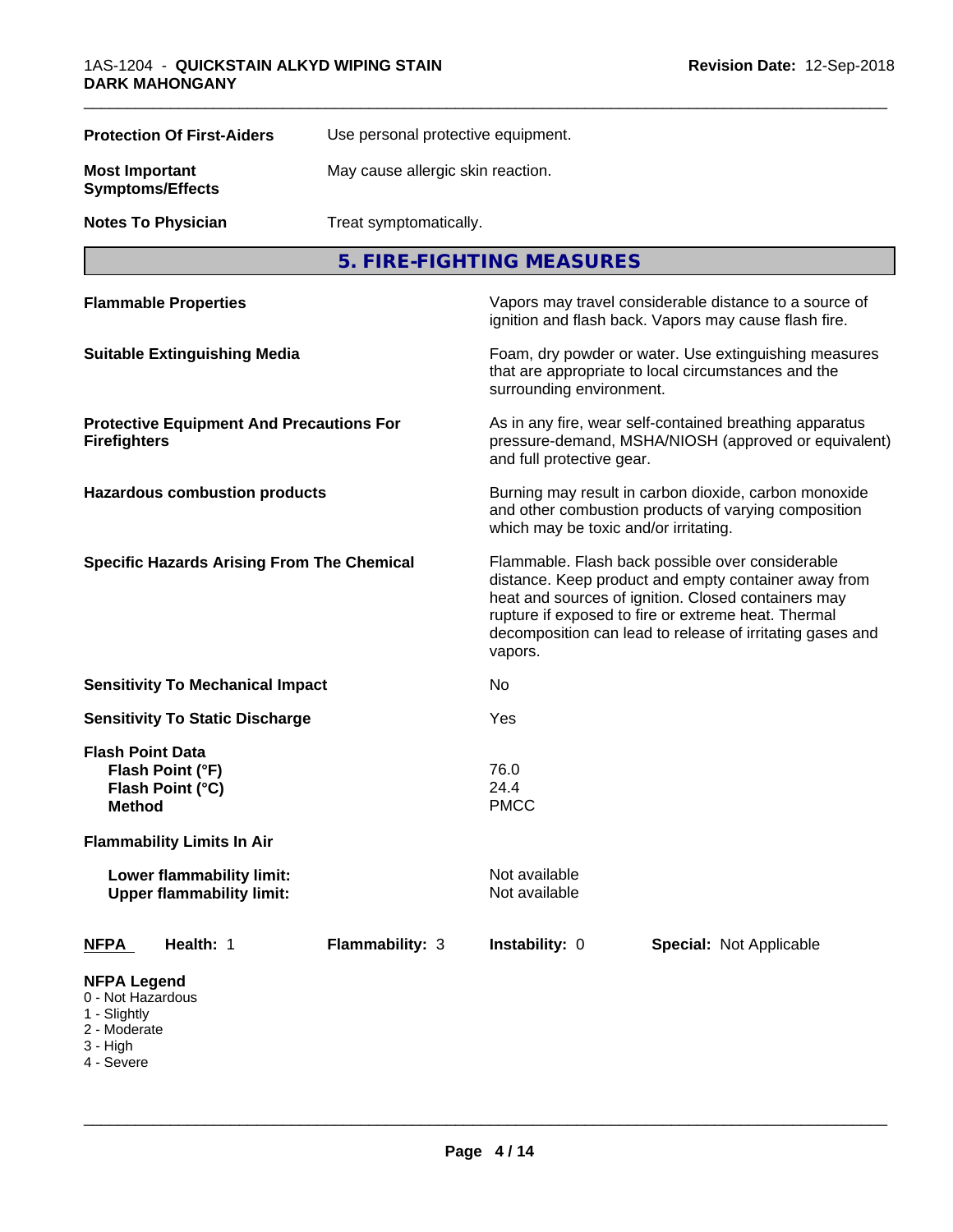*The ratings assigned are only suggested ratings, the contractor/employer has ultimate responsibilities for NFPA ratings where this system is used.*

\_\_\_\_\_\_\_\_\_\_\_\_\_\_\_\_\_\_\_\_\_\_\_\_\_\_\_\_\_\_\_\_\_\_\_\_\_\_\_\_\_\_\_\_\_\_\_\_\_\_\_\_\_\_\_\_\_\_\_\_\_\_\_\_\_\_\_\_\_\_\_\_\_\_\_\_\_\_\_\_\_\_\_\_\_\_\_\_\_\_\_\_\_

*Additional information regarding the NFPA rating system is available from the National Fire Protection Agency (NFPA) at www.nfpa.org.*

# **6. ACCIDENTAL RELEASE MEASURES**

| <b>Personal Precautions</b>      | Remove all sources of ignition. Take precautions to prevent flashback. Ground<br>and bond all containers and handling equipment. Take precautionary measures<br>against static discharges. Ensure adequate ventilation. Avoid contact with skin,<br>eyes and clothing. Use personal protective equipment.  |
|----------------------------------|------------------------------------------------------------------------------------------------------------------------------------------------------------------------------------------------------------------------------------------------------------------------------------------------------------|
| <b>Other Information</b>         | Prevent further leakage or spillage if safe to do so. Do not allow material to<br>contaminate ground water system. Prevent product from entering drains. Do not<br>flush into surface water or sanitary sewer system. Local authorities should be<br>advised if significant spillages cannot be contained. |
| <b>Environmental precautions</b> | See Section 12 for additional Ecological Information.                                                                                                                                                                                                                                                      |
| <b>Methods for Cleaning Up</b>   | Dam up. Soak up with inert absorbent material. Use a non-sparking or explosion<br>proof means to transfer material to a sealed, appropriate container for disposal.<br>Clean contaminated surface thoroughly.                                                                                              |

# **7. HANDLING AND STORAGE**

| <b>Handling</b>               | Avoid contact with skin, eyes and clothing. Wear personal protective equipment.<br>Do not breathe vapors or spray mist. Use only in ventilated areas. Prevent vapor<br>build-up by providing adequate ventilation during and after use.                                                                                                                                                                                                        |
|-------------------------------|------------------------------------------------------------------------------------------------------------------------------------------------------------------------------------------------------------------------------------------------------------------------------------------------------------------------------------------------------------------------------------------------------------------------------------------------|
|                               | Take precautionary measures against static discharges. To avoid ignition of<br>vapors by static electricity discharge, all metal parts of the equipment must be<br>grounded. Keep away from heat, sparks and flame. Do not smoke. Extinguish all<br>flames and pilot lights, and turn off stoves, heaters, electric motors and other<br>sources of ignition during use and until all vapors are gone. Ignition and/or flash<br>back may occur. |
| <b>Storage</b>                | Keep containers tightly closed in a dry, cool and well-ventilated place. Keep away<br>from heat. Keep away from open flames, hot surfaces and sources of ignition.<br>Keep in properly labeled containers. Keep out of the reach of children.                                                                                                                                                                                                  |
|                               | <b>DANGER</b> - Rags, steel wool or waste soaked with this product may<br>spontaneously catch fire if improperly discarded. Immediately after use, place<br>rags, steel wool or waste in a sealed water-filled metal container.                                                                                                                                                                                                                |
| <b>Incompatible Materials</b> | Incompatible with strong acids and bases and strong oxidizing agents.                                                                                                                                                                                                                                                                                                                                                                          |
|                               | Technical measures/Precautions Ensure adequate ventilation. Use only where airflow will keep vapors from building<br>up in or near the work area in adjoining rooms. Comply with all national, state, and<br>local codes pertaining to the storage, handling, dispensing and disposal of<br>flammable liquids.                                                                                                                                 |
|                               | Dissipate static electricity during transfer by grounding and bonding containers<br>and equipment before transferring material. All equipment should be non-sparking<br>and explosion proof. Use explosion proof electrical equipment for ventilation,                                                                                                                                                                                         |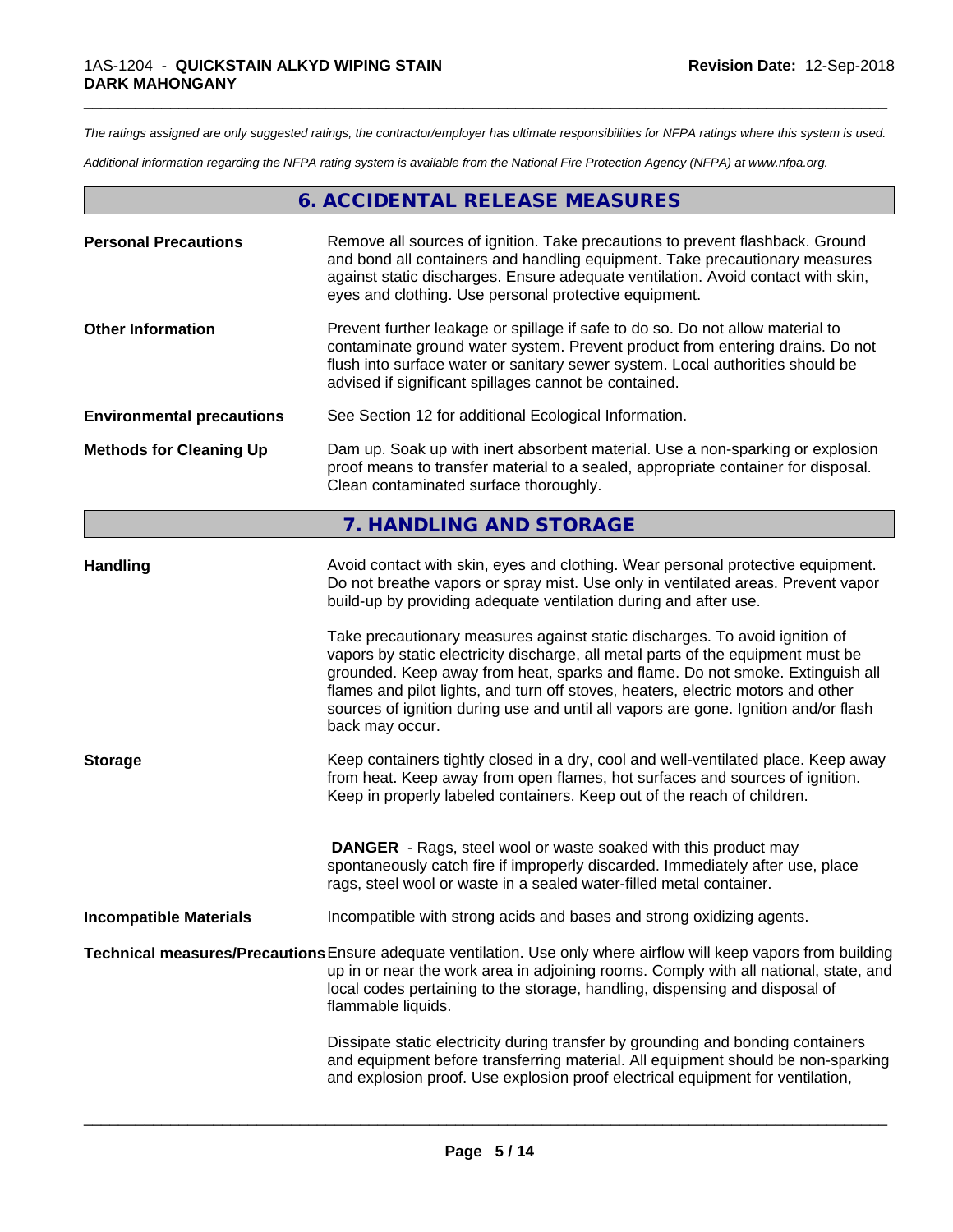lighting and material handling.

# **8. EXPOSURE CONTROLS/PERSONAL PROTECTION**

\_\_\_\_\_\_\_\_\_\_\_\_\_\_\_\_\_\_\_\_\_\_\_\_\_\_\_\_\_\_\_\_\_\_\_\_\_\_\_\_\_\_\_\_\_\_\_\_\_\_\_\_\_\_\_\_\_\_\_\_\_\_\_\_\_\_\_\_\_\_\_\_\_\_\_\_\_\_\_\_\_\_\_\_\_\_\_\_\_\_\_\_\_

#### **Exposure Limits**

| <b>Chemical name</b> | <b>ACGIH TLV</b>            | <b>OSHA PEL</b>                   |
|----------------------|-----------------------------|-----------------------------------|
| n-Butyl acetate      | 150 ppm - TWA               | 150 ppm - TWA                     |
|                      | 200 ppm - STEL              | 710 mg/m <sup>3</sup> - TWA       |
| Stoddard solvent     | 100 ppm - TWA               | 500 ppm - TWA                     |
|                      |                             | 2900 mg/m <sup>3</sup> - TWA      |
| 2-Butoxyethanol      | 20 ppm - TWA                | 50 ppm - TWA                      |
|                      |                             | 240 mg/m <sup>3</sup> - TWA       |
|                      |                             | prevent or reduce skin absorption |
| Iron oxide           | $5$ mg/m <sup>3</sup> - TWA | 10 mg/m $3$ - TWA                 |
|                      |                             | 15 mg/m <sup>3</sup> - TWA Rouge  |
|                      |                             | 5 mg/m <sup>3</sup> - TWA Rouge   |
| Raw Umber Pigment    | N/E                         | $5 \text{ mg/m}^3$ - Ceiling      |
| Xylene               | 100 ppm - TWA               | 100 ppm - TWA                     |
|                      | 150 ppm - STEL              | 435 mg/m $3$ - TWA                |
| Naphthalene          | 10 ppm - TWA                | 10 ppm - TWA                      |
|                      | <b>Skin</b>                 | 50 mg/m $3$ - TWA                 |
| Carbon black         | $3$ mg/m <sup>3</sup> - TWA | $3.5 \text{ mg/m}^3$ - TWA        |
| Ethyl benzene        | 20 ppm - TWA                | 100 ppm - TWA                     |
|                      |                             | 435 mg/m <sup>3</sup> - TWA       |
| Octane               | 300 ppm - TWA               | 500 ppm - TWA                     |
|                      |                             | 2350 mg/m <sup>3</sup> - TWA      |
| Heptane              | 400 ppm - TWA               | 500 ppm - TWA                     |
|                      | 500 ppm - STEL              | 2000 mg/m <sup>3</sup> - TWA      |
| Cumene               | 50 ppm - TWA                | 50 ppm - TWA                      |
|                      |                             | 245 mg/m <sup>3</sup> - TWA       |
|                      |                             | prevent or reduce skin absorption |

**Legend**

| Appropriate engineering<br>controls  |                                                                                                                                                                                                                                                                                                                                                                     |  |
|--------------------------------------|---------------------------------------------------------------------------------------------------------------------------------------------------------------------------------------------------------------------------------------------------------------------------------------------------------------------------------------------------------------------|--|
| <b>Engineering Measures</b>          | Ensure adequate ventilation, especially in confined areas.                                                                                                                                                                                                                                                                                                          |  |
| <b>Personal Protective Equipment</b> |                                                                                                                                                                                                                                                                                                                                                                     |  |
| <b>Eye/Face Protection</b>           | Safety glasses with side-shields.                                                                                                                                                                                                                                                                                                                                   |  |
| <b>Skin Protection</b>               | Long sleeved clothing. Protective gloves.                                                                                                                                                                                                                                                                                                                           |  |
| <b>Respiratory Protection</b>        | Use only with adequate ventilation. In operations where exposure limits are<br>exceeded, use a NIOSH approved respirator that has been selected by a<br>technically qualified person for the specific work conditions. When spraying the<br>product or applying in confined areas, wear a NIOSH approved respirator<br>specified for paint spray or organic vapors. |  |
| <b>Hygiene Measures</b>              | Avoid contact with skin, eyes and clothing. Remove and wash contaminated<br>clothing before re-use. Wash thoroughly after handling.                                                                                                                                                                                                                                 |  |
|                                      |                                                                                                                                                                                                                                                                                                                                                                     |  |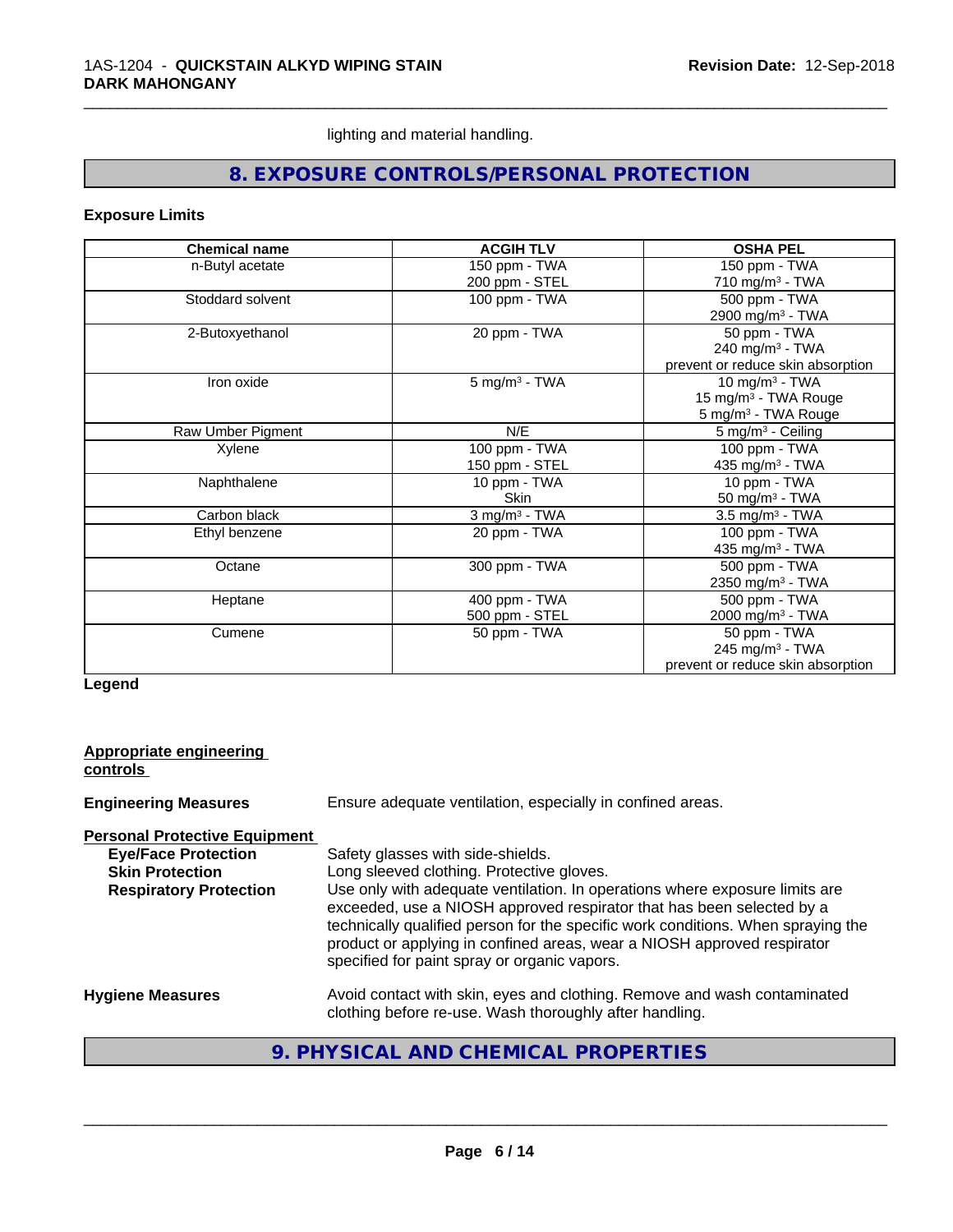**Appearance** liquid **and a liquid contract of the contract of the contract of the contract of the contract of the contract of the contract of the contract of the contract of the contract of the contract of the contract of Odor**<br> **Odor Threshold**<br> **Odor Threshold**<br> **Odor Threshold**<br> **Odor Threshold Density (Ibs/gal)** 7.5 - 7.9<br> **Specific Gravity** 3.1 2.2 2.2 2.2 2.94 **Specific Gravity pH** No information available **Viscosity (cps)** No information available<br> **Solubility (ies)** No information available<br>
No information available **Solubility(ies)**<br> **No** information available<br> **Water solubility**<br> **No** information available **Evaporation Rate No information available No information available Vapor pressure @20 °C (kPa)** No information available **Vapor density No information available No** information available **Wt. % Solids** 35 - 45<br> **Vol. % Solids** 35 - 45 **Vol. % Solids** 35 - 45<br> **Wt. % Volatiles** 35 - 65 Wt. % Volatiles **Vol. % Volatiles** 55 - 65 **VOC Regulatory Limit (g/L)** <550 **Boiling Point (°F)** 252 **Boiling Point (°C)** 122<br> **Freezing Point (°F)** No i **Freezing Point (°C)** No information available **Flash Point (°F)** 76.0 **Flash Point (°C)** 24.4 **Method** PMCC **Flammability (solid, gas)**<br> **Commability limit:**<br>
Upper flammability limit:<br>
Wo information available **Upper flammability limit: Lower flammability limit:**<br> **Autoignition Temperature (°F)** No information available<br>
No information available **Autoignition Temperature (°F) Autoignition Temperature (°C)** No information available **Decomposition Temperature (°F)** No information available **Decomposition Temperature (°C)** No information available **Partition coefficient** No information available

# **No information available No information available Freezing Point (°F)** No information available

\_\_\_\_\_\_\_\_\_\_\_\_\_\_\_\_\_\_\_\_\_\_\_\_\_\_\_\_\_\_\_\_\_\_\_\_\_\_\_\_\_\_\_\_\_\_\_\_\_\_\_\_\_\_\_\_\_\_\_\_\_\_\_\_\_\_\_\_\_\_\_\_\_\_\_\_\_\_\_\_\_\_\_\_\_\_\_\_\_\_\_\_\_

## **10. STABILITY AND REACTIVITY**

| <b>Reactivity</b>                       | No data available                                                                                                         |
|-----------------------------------------|---------------------------------------------------------------------------------------------------------------------------|
| <b>Chemical Stability</b>               | Stable under normal conditions. Hazardous polymerisation<br>does not occur.                                               |
| <b>Conditions to avoid</b>              | Keep away from open flames, hot surfaces, static<br>electricity and sources of ignition. Sparks. Elevated<br>temperature. |
| <b>Incompatible Materials</b>           | Incompatible with strong acids and bases and strong<br>oxidizing agents.                                                  |
| <b>Hazardous Decomposition Products</b> | Thermal decomposition can lead to release of irritating<br>gases and vapors.                                              |
| Possibility of hazardous reactions      | None under normal conditions of use.                                                                                      |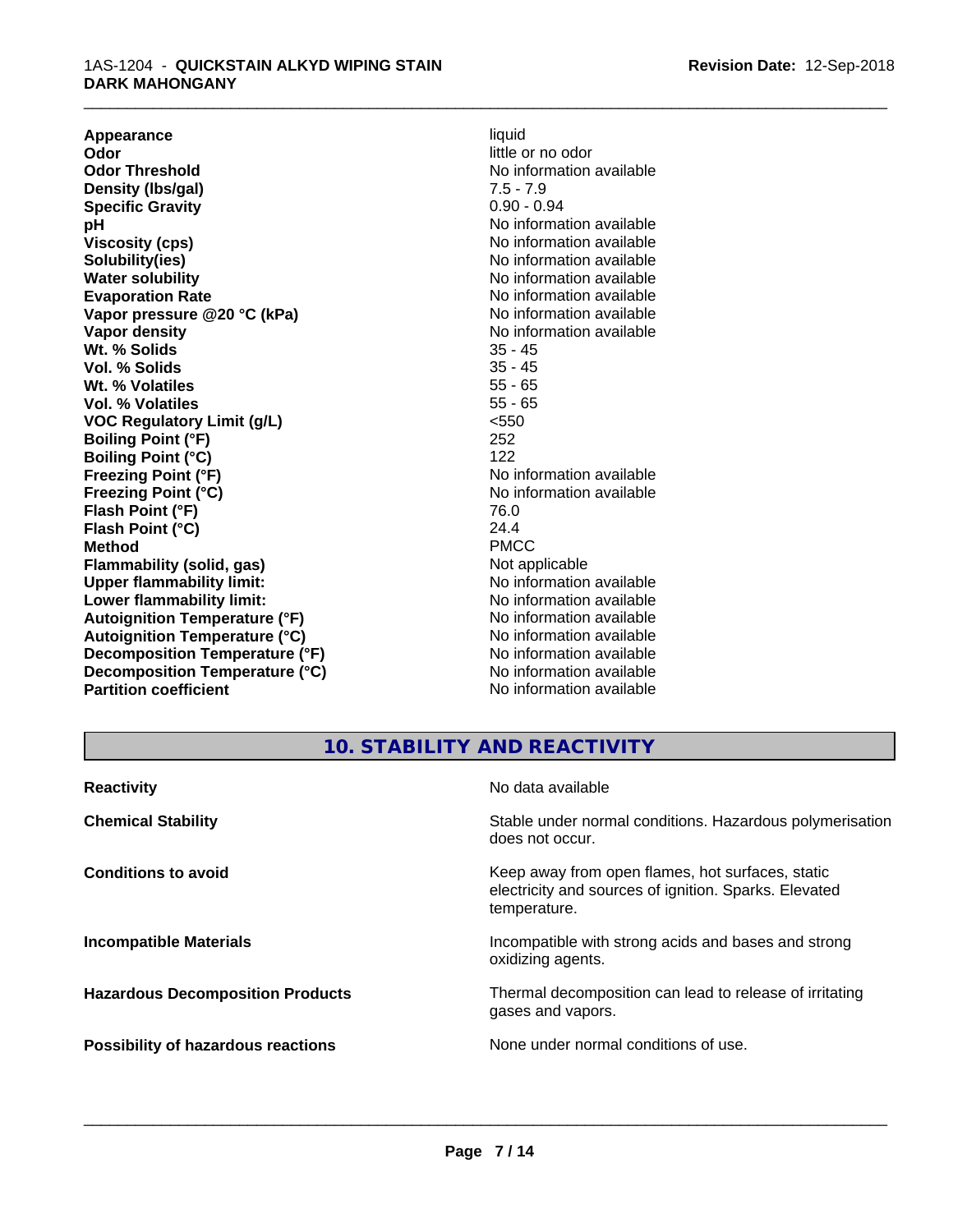# **11. TOXICOLOGICAL INFORMATION**

\_\_\_\_\_\_\_\_\_\_\_\_\_\_\_\_\_\_\_\_\_\_\_\_\_\_\_\_\_\_\_\_\_\_\_\_\_\_\_\_\_\_\_\_\_\_\_\_\_\_\_\_\_\_\_\_\_\_\_\_\_\_\_\_\_\_\_\_\_\_\_\_\_\_\_\_\_\_\_\_\_\_\_\_\_\_\_\_\_\_\_\_\_

| <b>Product Information</b>                                  |                                                                                                                                                                                                                                                               |
|-------------------------------------------------------------|---------------------------------------------------------------------------------------------------------------------------------------------------------------------------------------------------------------------------------------------------------------|
| Information on likely routes of exposure                    |                                                                                                                                                                                                                                                               |
| <b>Principal Routes of Exposure</b>                         | Eye contact, skin contact and inhalation.                                                                                                                                                                                                                     |
| <b>Acute Toxicity</b>                                       |                                                                                                                                                                                                                                                               |
| <b>Product Information</b>                                  | Repeated or prolonged exposure to organic solvents may lead to permanent brain<br>and nervous system damage. Intentional misuse by deliberately concentrating and<br>inhaling vapors may be harmful or fatal.                                                 |
|                                                             | Symptoms related to the physical, chemical and toxicological characteristics                                                                                                                                                                                  |
| <b>Symptoms</b>                                             | No information available                                                                                                                                                                                                                                      |
|                                                             | Delayed and immediate effects as well as chronic effects from short and long-term exposure                                                                                                                                                                    |
| Eye contact                                                 | Contact with eyes may cause irritation.                                                                                                                                                                                                                       |
| <b>Skin contact</b>                                         | May cause skin irritation and/or dermatitis. Prolonged skin contact may defat the<br>skin and produce dermatitis.                                                                                                                                             |
| Ingestion                                                   | Harmful if swallowed. Ingestion may cause irritation to mucous membranes. Small<br>amounts of this product aspirated into the respiratory system during ingestion or<br>vomiting may cause mild to severe pulmonary injury, possibly progressing to<br>death. |
| <b>Inhalation</b>                                           | Harmful by inhalation. High vapor / aerosol concentrations are irritating to the<br>eyes, nose, throat and lungs and may cause headaches, dizziness, drowsiness,<br>unconsciousness, and other central nervous system effects.                                |
| <b>Sensitization</b>                                        | May cause an allergic skin reaction                                                                                                                                                                                                                           |
| <b>Neurological Effects</b>                                 | No information available.                                                                                                                                                                                                                                     |
| <b>Mutagenic Effects</b>                                    | No information available.                                                                                                                                                                                                                                     |
| <b>Reproductive Effects</b><br><b>Developmental Effects</b> | Possible risk of impaired fertility. Possible risk of harm to the unborn child.<br>No information available.                                                                                                                                                  |
| <b>Target organ effects</b>                                 | No information available.                                                                                                                                                                                                                                     |
| <b>STOT - repeated exposure</b>                             | Causes damage to organs through prolonged or repeated exposure if inhaled.<br>May cause disorder and damage to the. Central nervous system. Causes damage<br>to organs through prolonged or repeated exposure.                                                |
| <b>STOT - single exposure</b>                               | May cause disorder and damage to the. Respiratory system. Central nervous<br>system.                                                                                                                                                                          |
| Other adverse effects                                       | No information available.                                                                                                                                                                                                                                     |
| <b>Aspiration Hazard</b>                                    | May be harmful if swallowed and enters airways. Small amounts of this product<br>aspirated into the respiratory system during ingestion or vomiting may cause mild<br>to severe pulmonary injury, possibly progressing to death.                              |

#### **Numerical measures of toxicity**

**The following values are calculated based on chapter 3.1 of the GHS document**

| ATEmix (oral)                        | 6464 mg/kg |
|--------------------------------------|------------|
| <b>ATEmix (dermal)</b>               | 4665 mg/ka |
| <b>ATEmix (inhalation-dust/mist)</b> | 32.1 ma/L  |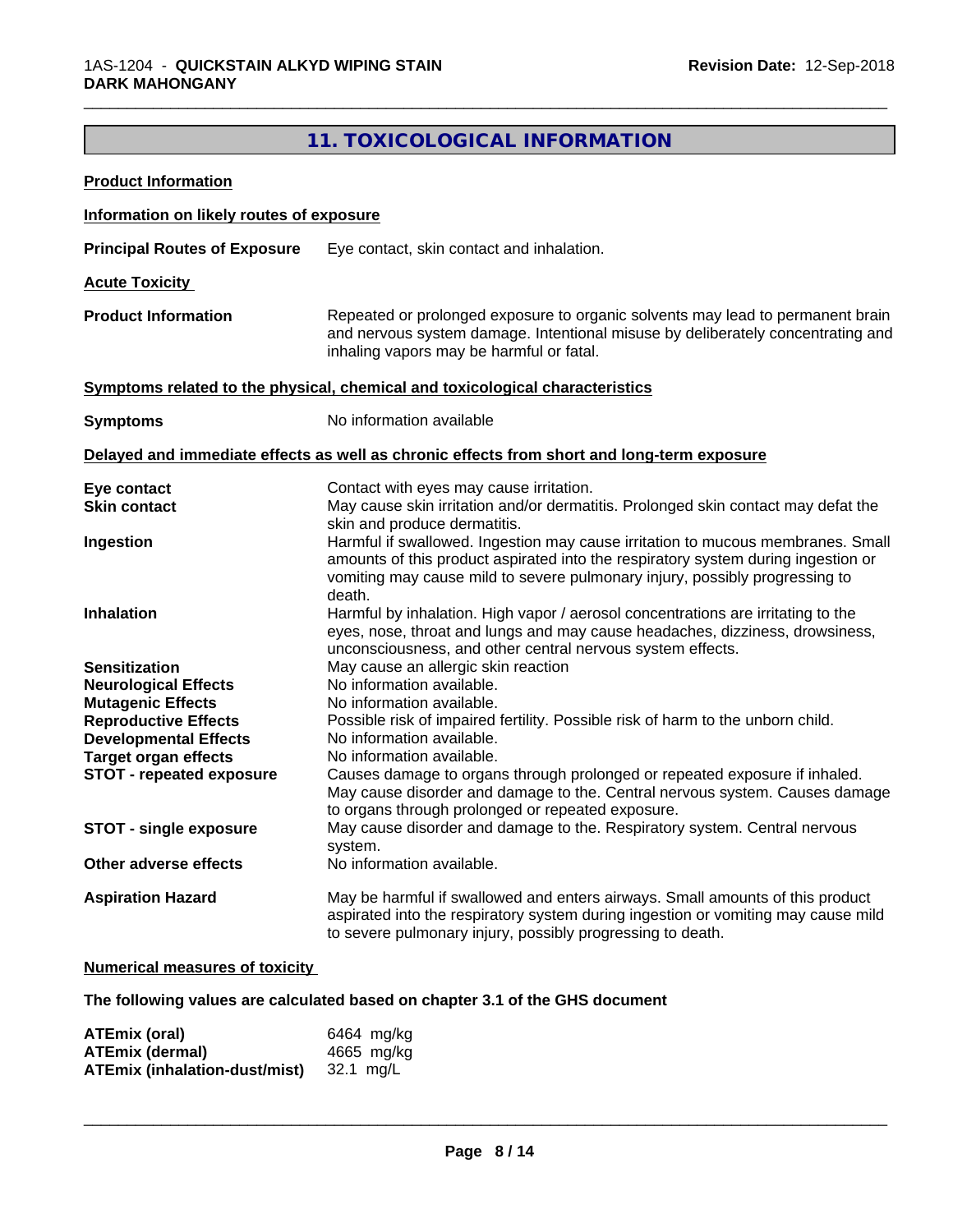\_\_\_\_\_\_\_\_\_\_\_\_\_\_\_\_\_\_\_\_\_\_\_\_\_\_\_\_\_\_\_\_\_\_\_\_\_\_\_\_\_\_\_\_\_\_\_\_\_\_\_\_\_\_\_\_\_\_\_\_\_\_\_\_\_\_\_\_\_\_\_\_\_\_\_\_\_\_\_\_\_\_\_\_\_\_\_\_\_\_\_\_\_

#### **ATEmix (inhalation-vapor)** 72 mg/L

#### **Acute Toxicity Component Information**

Distillates, petroleum, hydrotreated light LD50 Oral: > 5,000 mg/kg (Rat) LD50 Dermal: > 3,000 mg/kg (Rabbit) Solvent naphtha (petroleum), heavy aromatic LD50 Dermal: > 2 mL/kg (Rabbit) LC50 Inhalation (Vapor): > 590 mg/m<sup>3</sup> (Rat, 4 hr.) Solvent naphtha, petroleum, light aromatic LD50 Oral: 8400 mg/kg (Rat) n-Butyl acetate LD50 Oral: 10768 mg/kg (Rat) LD50 Dermal: > 17600 mg/kg (Rabbit) LC50 Inhalation (Vapor): ppm (Rat, 4 hr.) Sensitization non-sensitizing (guinea pig) Stoddard solvent LD50 Oral: > 5,000 mg/kg (Rat) LD50 Dermal: > 3160 mg/kg (Rabbit) LC50 Inhalation (Vapor): > 6.1 mg/L (Rat) 2-Butoxyethanol LD50 Oral: 470 mg/kg (Rat) LD50 Dermal: 220 mg/kg (Rabbit) LC50 Inhalation (Vapor): 450 ppm (Rat, 4 hr.) 1,2,4-Trimethylbenzene LD50 Oral: 5000 mg/kg (Rat) LC50 Inhalation (Vapor): 18000 mg/m<sup>3</sup> (Rat, 4 hr.) Iron oxide LD50 Oral: > 5000 mg/kg (Rat) vendor data Solvent naphtha, petroleum, medium aliphatic LD50 Oral: > 6240 mg/kg (Rat) LD50 Dermal: > 3120 mg/kg (Rabbit) LC50 Inhalation (Vapor): 1400 ppm (Rat, 4 hr.) Xylene LD50 Oral: 4300 mg/kg (Rat) LD50 Dermal: > 1700 mg/kg (Rabbit) LC50 Inhalation (Vapor): 5000 ppm (Rat, 4 hr.) **Naphthalene** LD50 Oral: 969 mg/kg (Rat) LD50 Dermal: > 20,000 mg/kg (Rabbit) LC50 Inhalation (Vapor): > 340 mg/m<sup>3</sup> (Rat, 1 hr.) Carbon black LD50 Oral: > 15400 mg/kg (Rat) LD50 Dermal: > 3000 mg/kg (Rabbit) Ethyl benzene LD50 Oral: mg/kg (Rat) LD50 Dermal: > mg/kg (Rabbit) LC50 Inhalation (Vapor): mg/m<sup>3</sup> (Rat, 2 hr.) Heptane LC50 Inhalation (Vapor): 103000 mg/m<sup>3</sup> (Rat, 4 hr.) Cumene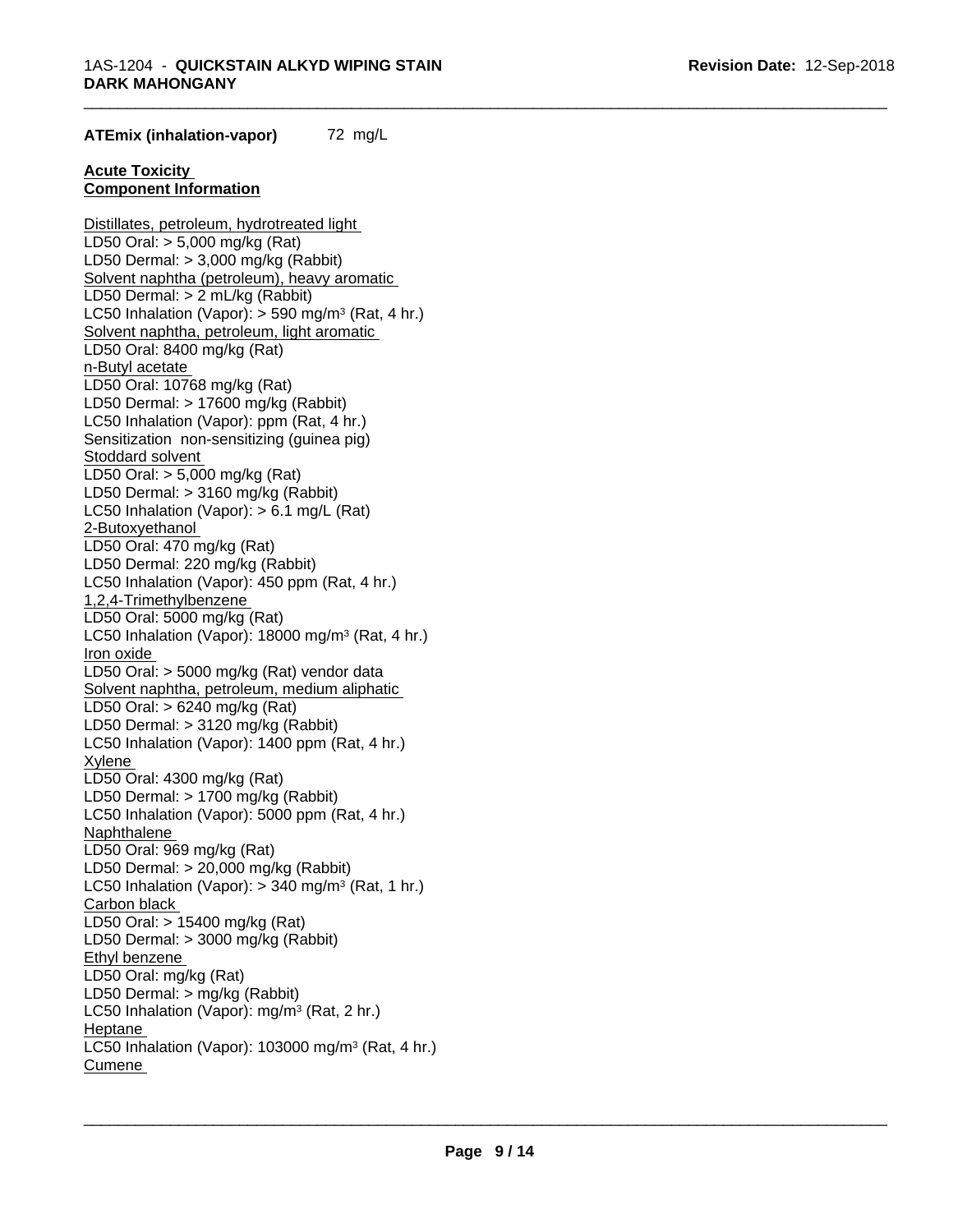LD50 Oral: > 1400 mg/kg (Rat) LD50 Dermal: 12300 µL/kg (Rabbit) LC50 Inhalation (Vapor): 39000 mg/kg (Rat, 4 hr.)

#### **Carcinogenicity**

*The information below indicateswhether each agency has listed any ingredient as a carcinogen:.*

| Chemical name | <b>IARC</b>         | <b>NTP</b>        | <b>OSHA</b> |
|---------------|---------------------|-------------------|-------------|
|               | 2B - Possible Human | Reasonably        | Listed      |
| Naphthalene   | Carcinogen          | Anticipated Human |             |
|               |                     | Carcinogen        |             |
|               | 2B - Possible Human |                   | Listed      |
| Carbon black  | Carcinogen          |                   |             |
|               | 2B - Possible Human |                   | Listed      |
| Ethyl benzene | Carcinogen          |                   |             |
|               | 2B - Possible Human | Reasonably        | Listed      |
| Cumene        | Carcinogen          | Anticipated Human |             |
|               |                     | Carcinogen        |             |

\_\_\_\_\_\_\_\_\_\_\_\_\_\_\_\_\_\_\_\_\_\_\_\_\_\_\_\_\_\_\_\_\_\_\_\_\_\_\_\_\_\_\_\_\_\_\_\_\_\_\_\_\_\_\_\_\_\_\_\_\_\_\_\_\_\_\_\_\_\_\_\_\_\_\_\_\_\_\_\_\_\_\_\_\_\_\_\_\_\_\_\_\_

#### **Legend**

IARC - International Agency for Research on Cancer NTP - National Toxicity Program OSHA - Occupational Safety & Health Administration

**12. ECOLOGICAL INFORMATION**

#### **Ecotoxicity Effects**

The environmental impact of this product has not been fully investigated.

#### **Product Information**

# **Acute Toxicity to Fish**

No information available

#### **Acute Toxicity to Aquatic Invertebrates**

No information available

#### **Acute Toxicity to Aquatic Plants**

No information available

#### **Persistence / Degradability**

No information available.

#### **Bioaccumulation**

There is no data for this product.

#### **Mobility in Environmental Media**

No information available.

#### **Ozone**

Not applicable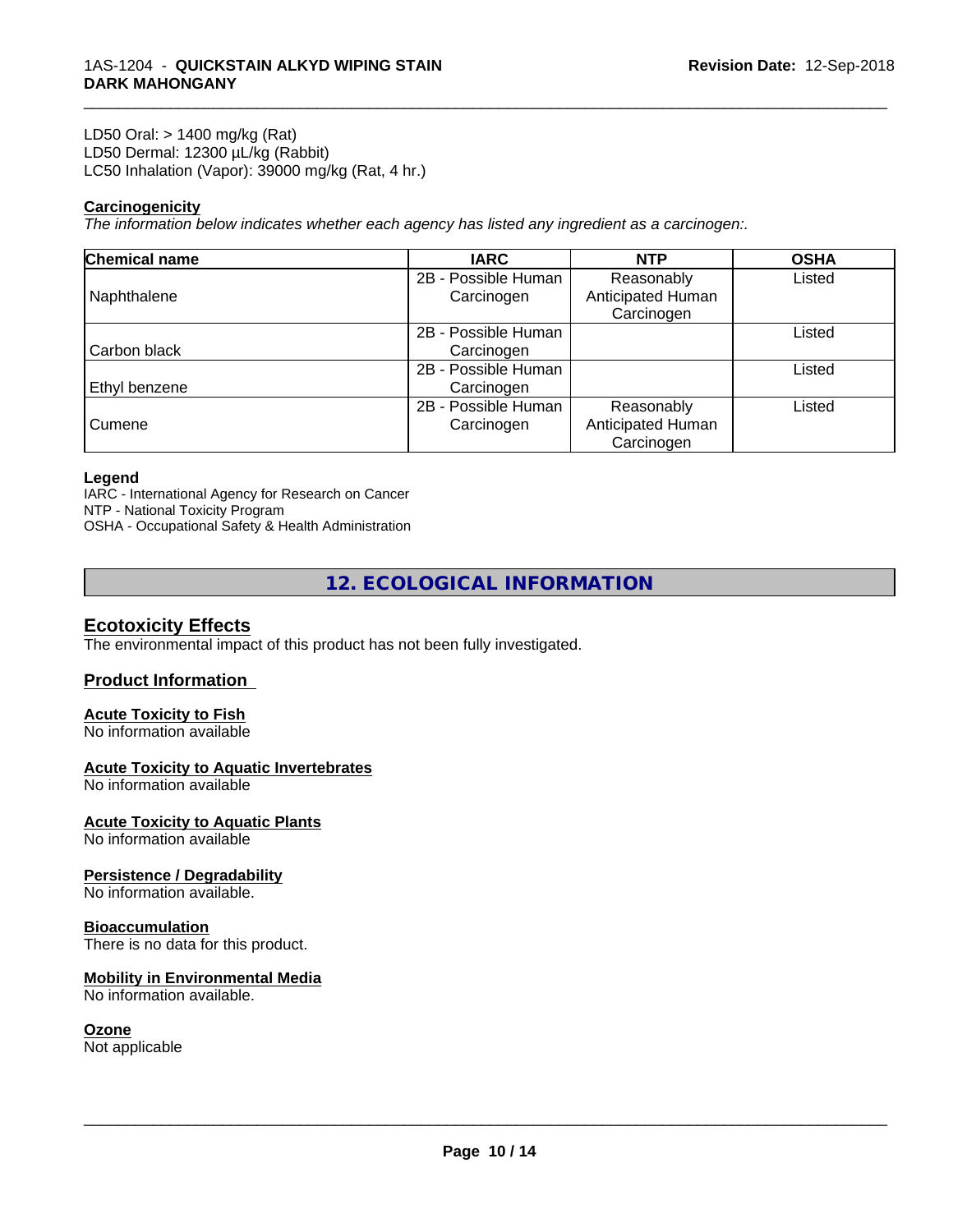#### **Component Information**

#### **Acute Toxicity to Fish**

No information available n-Butyl acetate LC50: 18 mg/L (Fathead Minnow - 96 hr.) 2-Butoxyethanol LC50: 1490 mg/L (Bluegill sunfish - 96 hr.) Xylene LC50: 13.5 mg/L (Rainbow Trout - 96 hr.) Ethyl benzene LC50: 12.1 mg/L (Fathead Minnow - 96 hr.)

#### **Acute Toxicity to Aquatic Invertebrates**

No information available n-Butyl acetate EC50: 72.8 mg/L (Daphnia magna - 48 hr.) Ethyl benzene EC50: 1.8 mg/L (Daphnia magna - 48 hr.)

#### **Acute Toxicity to Aquatic Plants**

No information available n-Butyl acetate EC50: 674.7 mg/L (Green algae (Scenedesmus subspicatus), 72 hrs.) Ethyl benzene EC50: 4.6 mg/L (Green algae (Scenedesmus subspicatus), 72 hrs.)

**13. DISPOSAL CONSIDERATIONS Waste Disposal Method** Dispose of in accordance with federal, state, and local regulations. Local requirements may vary, consult your sanitation department or state-designated environmental protection agency for more disposal options. **Empty Container Warning** Emptied containers may retain product residue. Follow label warnings even after container is emptied. Residual vapors may explode on ignition.

\_\_\_\_\_\_\_\_\_\_\_\_\_\_\_\_\_\_\_\_\_\_\_\_\_\_\_\_\_\_\_\_\_\_\_\_\_\_\_\_\_\_\_\_\_\_\_\_\_\_\_\_\_\_\_\_\_\_\_\_\_\_\_\_\_\_\_\_\_\_\_\_\_\_\_\_\_\_\_\_\_\_\_\_\_\_\_\_\_\_\_\_\_

#### **14. TRANSPORT INFORMATION**

| <b>DOT</b><br><b>Proper Shipping Name</b><br><b>Hazard class</b><br>UN-No.<br><b>Packing Group</b><br><b>Description</b> | <b>PAINT</b><br>3<br>UN1263<br>Ш<br>UN1263, PAINT, 3, III |  |
|--------------------------------------------------------------------------------------------------------------------------|-----------------------------------------------------------|--|
| <b>ICAO / IATA</b>                                                                                                       | Contact the preparer for further information.             |  |
| <b>IMDG/IMO</b>                                                                                                          | Contact the preparer for further information.             |  |
|                                                                                                                          | 15. REGULATORY INFORMATION                                |  |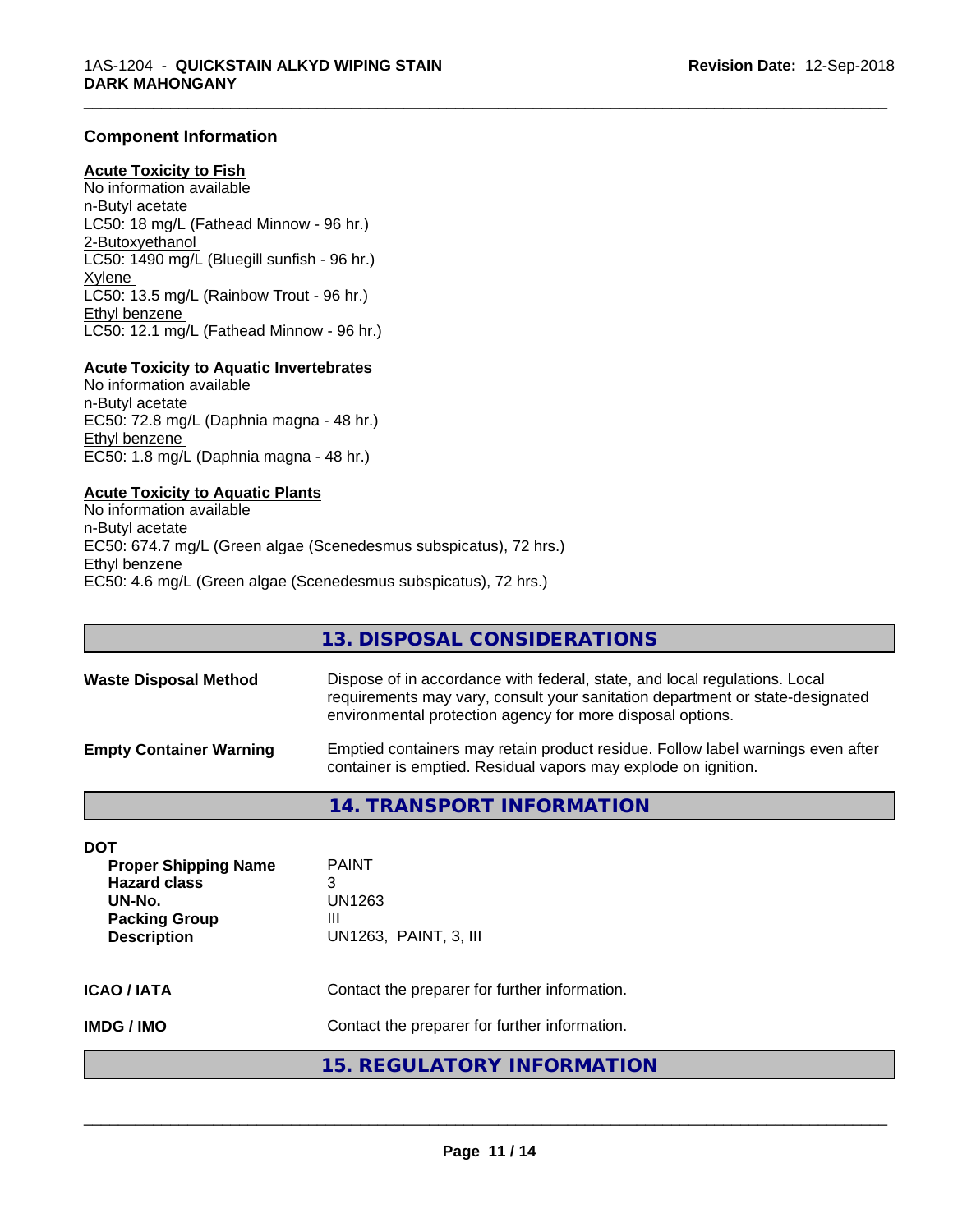#### **International Inventories**

| <b>TSCA: United States</b> | Yes - All components are listed or exempt. |
|----------------------------|--------------------------------------------|
| <b>DSL: Canada</b>         | Yes - All components are listed or exempt. |

# **Federal Regulations**

#### **SARA 311/312 hazardous categorization**

| Acute health hazard               | Yes |  |
|-----------------------------------|-----|--|
| Chronic Health Hazard             | Yes |  |
| Fire hazard                       | Yes |  |
| Sudden release of pressure hazard | Nο  |  |
| Reactive Hazard                   | N٥  |  |

#### **SARA 313**

Section 313 of Title III of the Superfund Amendments and Reauthorization Act of 1986 (SARA). This product contains a chemical or chemicals which are subject to the reporting requirements of the Act and Title 40 of the Code of Federal Regulations, Part 372:

\_\_\_\_\_\_\_\_\_\_\_\_\_\_\_\_\_\_\_\_\_\_\_\_\_\_\_\_\_\_\_\_\_\_\_\_\_\_\_\_\_\_\_\_\_\_\_\_\_\_\_\_\_\_\_\_\_\_\_\_\_\_\_\_\_\_\_\_\_\_\_\_\_\_\_\_\_\_\_\_\_\_\_\_\_\_\_\_\_\_\_\_\_

| CAS No.        | Weight-% | <b>CERCLA/SARA 313</b>     |
|----------------|----------|----------------------------|
|                |          | (de minimis concentration) |
| 111-76-2       | 5        | 1.0                        |
| 95-63-6        | э        | 1.0                        |
| 12713-03-0     | э        | 1.0                        |
| 1330-20-7      | đ        | 1.0                        |
| $91 - 20 - 3$  |          | 0.1                        |
| $100 - 41 - 4$ | 0.5      |                            |
|                |          |                            |

#### **Clean Air Act,Section 112 Hazardous Air Pollutants (HAPs) (see 40 CFR 61)**

This product contains the following HAPs:

| <b>Chemical name</b> | CAS No.        | Weight-% | <b>Hazardous Air Pollutant</b><br>(HAP) |
|----------------------|----------------|----------|-----------------------------------------|
| Raw Umber Pigment    | 12713-03-0     |          | Listed                                  |
| Xvlene               | 1330-20-7      |          | Listed                                  |
| Naphthalene          | $91 - 20 - 3$  |          | Listed                                  |
| Ethyl benzene        | $100 - 41 - 4$ | 0.5      | Listed                                  |
| Cumene               | 98-82-8        | 0.5      | Listed                                  |

#### **US State Regulations**

#### **California Proposition 65**

**A WARNING:** Cancer and Reproductive Harm– www.P65warnings.ca.gov

#### **State Right-to-Know**

| $\sim$<br>hemical<br>name     | Ma<br>saunus <del>c</del> us | <b>Jerse</b> v<br>– Ne™ | svivania<br>. |
|-------------------------------|------------------------------|-------------------------|---------------|
| Linseed oil                   |                              |                         |               |
| $\sim$<br>1-HU<br>этате<br>יש |                              |                         |               |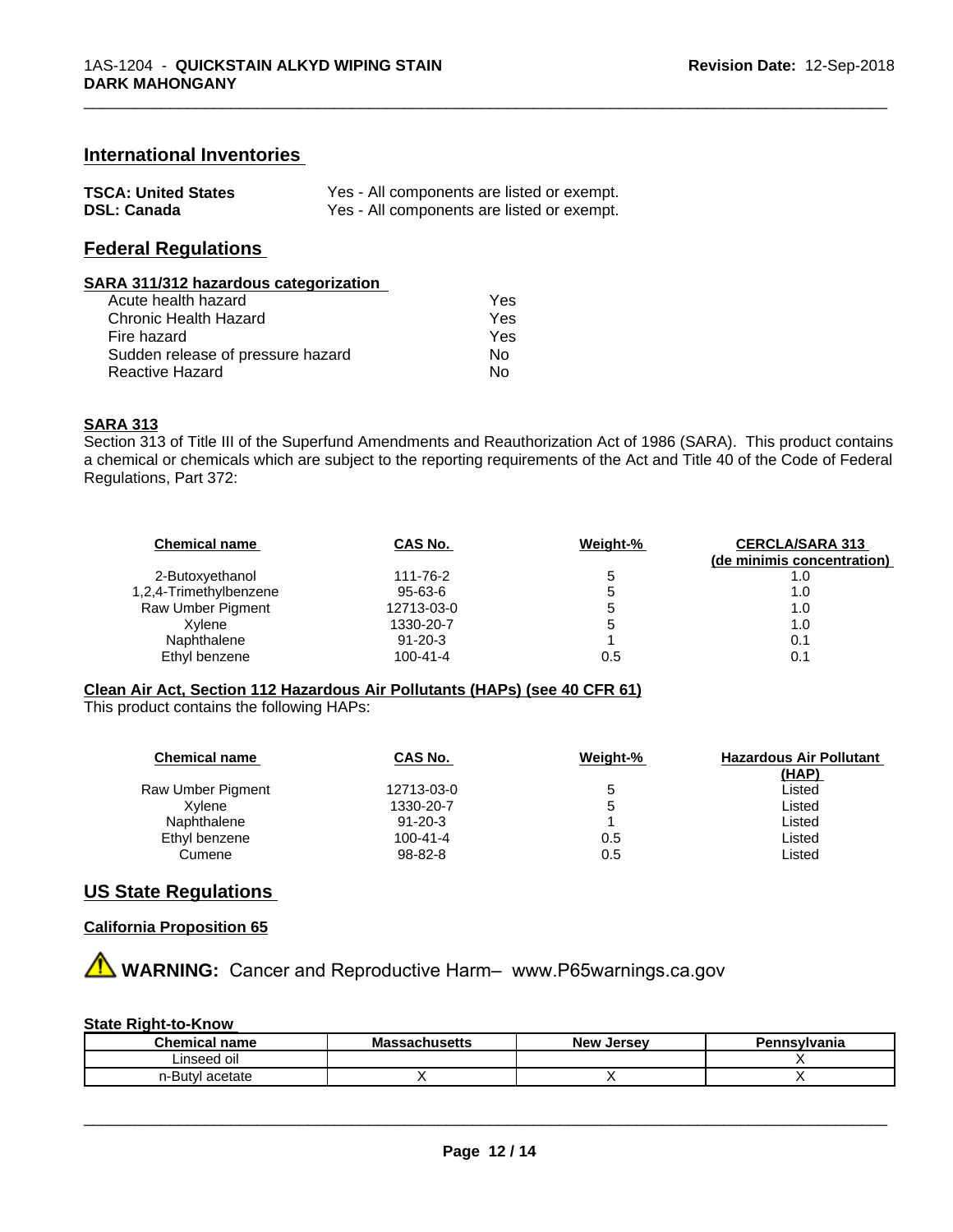#### 1AS-1204 - **QUICKSTAIN ALKYD WIPING STAIN DARK MAHONGANY**

| Stoddard solvent       |  |  |
|------------------------|--|--|
| 2-Butoxyethanol        |  |  |
| 1,2,4-Trimethylbenzene |  |  |
| Iron oxide             |  |  |
| Raw Umber Pigment      |  |  |
| Xylene                 |  |  |
| Carbon black           |  |  |

#### **Legend**

X - Listed

# **16. OTHER INFORMATION**

**HMIS** - **Health:** 1\* **Flammability:** 3 **Reactivity:** 0 **PPE:** -

\_\_\_\_\_\_\_\_\_\_\_\_\_\_\_\_\_\_\_\_\_\_\_\_\_\_\_\_\_\_\_\_\_\_\_\_\_\_\_\_\_\_\_\_\_\_\_\_\_\_\_\_\_\_\_\_\_\_\_\_\_\_\_\_\_\_\_\_\_\_\_\_\_\_\_\_\_\_\_\_\_\_\_\_\_\_\_\_\_\_\_\_\_

#### **HMIS Legend**

- 0 Minimal Hazard
- 1 Slight Hazard
- 2 Moderate Hazard
- 3 Serious Hazard
- 4 Severe Hazard
- \* Chronic Hazard
- X Consult your supervisor or S.O.P. for "Special" handling instructions.

*Note: The PPE rating has intentionally been left blank. Choose appropriate PPE that will protect employees from the hazards the material will present under the actual normal conditions of use.*

*Caution: HMISÒ ratings are based on a 0-4 rating scale, with 0 representing minimal hazards or risks, and 4 representing significant hazards or risks. Although HMISÒ ratings are not required on MSDSs under 29 CFR 1910.1200, the preparer, has chosen to provide them. HMISÒ ratings are to be used only in conjunction with a fully implemented HMISÒ program by workers who have received appropriate HMISÒ training. HMISÒ is a registered trade and service mark of the NPCA. HMISÒ materials may be purchased exclusively from J. J. Keller (800) 327-6868.*

 **WARNING!** If you scrape, sand, or remove old paint, you may release lead dust. LEAD IS TOXIC. EXPOSURE TO LEAD DUST CAN CAUSE SERIOUS ILLNESS, SUCH AS BRAIN DAMAGE, ESPECIALLY IN CHILDREN. PREGNANT WOMEN SHOULD ALSO AVOID EXPOSURE.Wear a NIOSH approved respirator to control lead exposure. Clean up carefully with a HEPA vacuum and a wet mop. Before you start, find out how to protect yourself and your family by contacting the National Lead Information Hotline at 1-800-424-LEAD or log on to www.epa.gov/lead.

| <b>Prepared By</b>                               | <b>Product Stewardship Department</b><br>Benjamin Moore & Co.<br>101 Paragon Drive<br>Montvale, NJ 07645<br>800-225-5554 |  |
|--------------------------------------------------|--------------------------------------------------------------------------------------------------------------------------|--|
| <b>Revision Date:</b><br><b>Revision Summary</b> | 12-Sep-2018<br>Not available                                                                                             |  |

Disclaimer

The information contained herein is presented in good faith and believed to be accurate as of the effective date shown above. This information is furnished without warranty of any kind. Emplovers should use this information only as a **supplement to other information gathered by them and must make independent determination of suitability and** completeness of information from all sources to assure proper use of these materials and the safety and health of